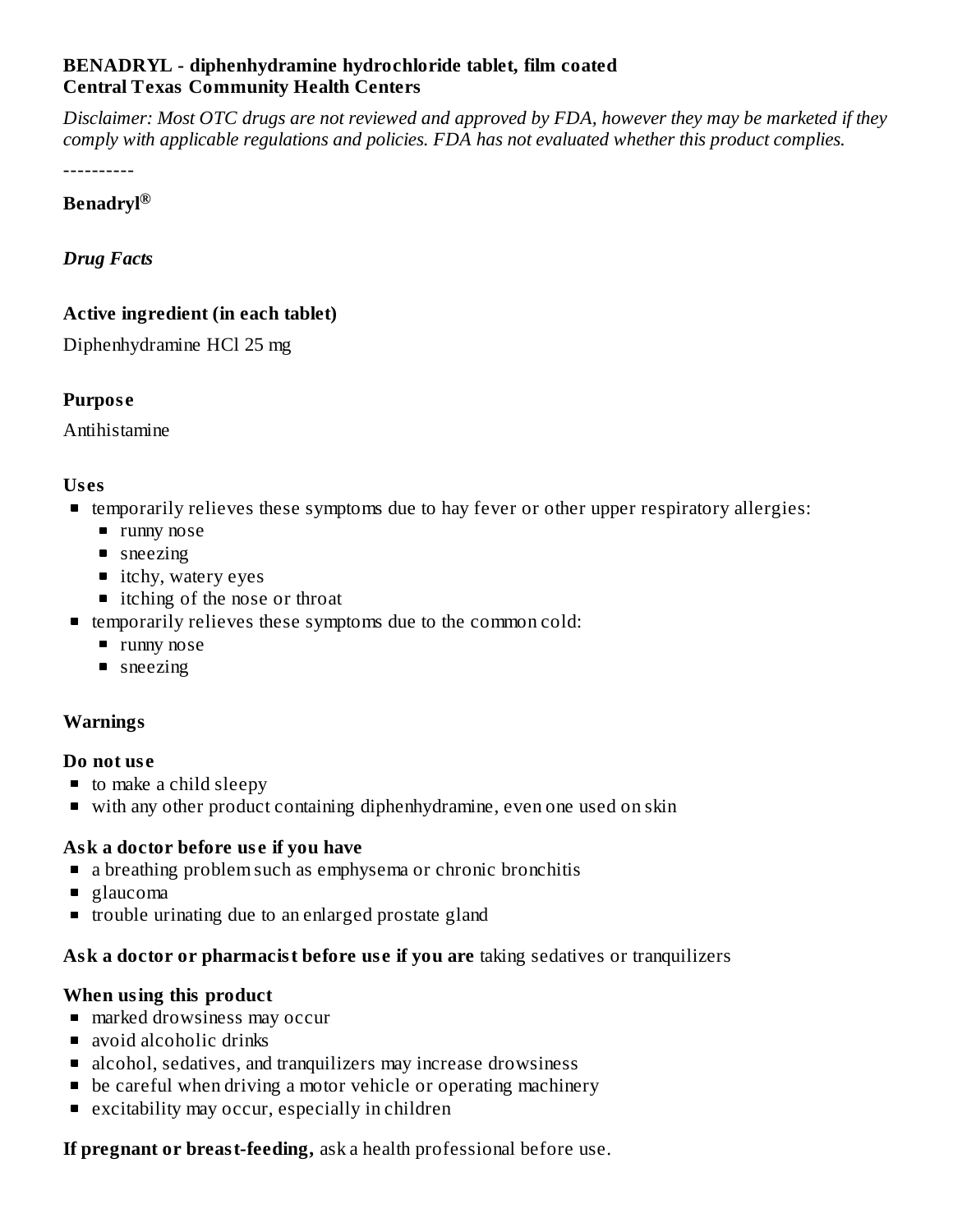**Keep out of reach of children.** In case of overdose, get medical help or contact a Poison Control Center right away. (1-800-222-1222)

#### **Directions**

- $\blacksquare$  take every 4 to 6 hours, or as directed by a doctor
- do not take more than 6 times in 24 hours

| adults and children 12 years and over $\vert$ 1 to 2 tablets |                  |
|--------------------------------------------------------------|------------------|
| children 6 to under 12 years                                 | $\vert$ 1 tablet |
| children under 6 years                                       | do not use       |

#### **Other information**

- **each tablet contains:** calcium 15 mg
- store between 20-25°C (68-77°F). Protect from light.
- **do not us e if carton is opened or if blister unit is broken**

#### **Inactive ingredients**

carnauba wax, croscarmellose sodium, D&C red no. 27 aluminum lake, dibasic calcium phosphate, hypromellose, magnesium stearate, microcrystalline cellulose, polyethylene glycol, polysorbate 80, titanium dioxide

#### **Questions or comments?**

call **1-877-717-2824** (toll-free) or **215-273-8755** (collect)

### **HOW SUPPLIED**

Product: 76413-353

NDC: 76413-353-24 2 TABLET, FILM COATED in a BLISTER PACK / 1 in a CARTON

## **BENADRYL (DIPHENHYDRAMINE HYDROCHLORIDE) TABLET, FILM COATED**

| Benadryl        | City Of Austin Dept. of Health                              |               |
|-----------------|-------------------------------------------------------------|---------------|
| 25mg/24<br>Tabs | Date:                                                       |               |
|                 | Name:<br><b>USE AS DIRECTED.</b>                            | Dr.           |
|                 | USAR COMO INDICADO.                                         |               |
|                 | Benadryl 25mg/24 TABS NDC 76413-353-24<br>Batch:<br>Lot: 18 | Exp:<br>J & J |

**BENADRYL**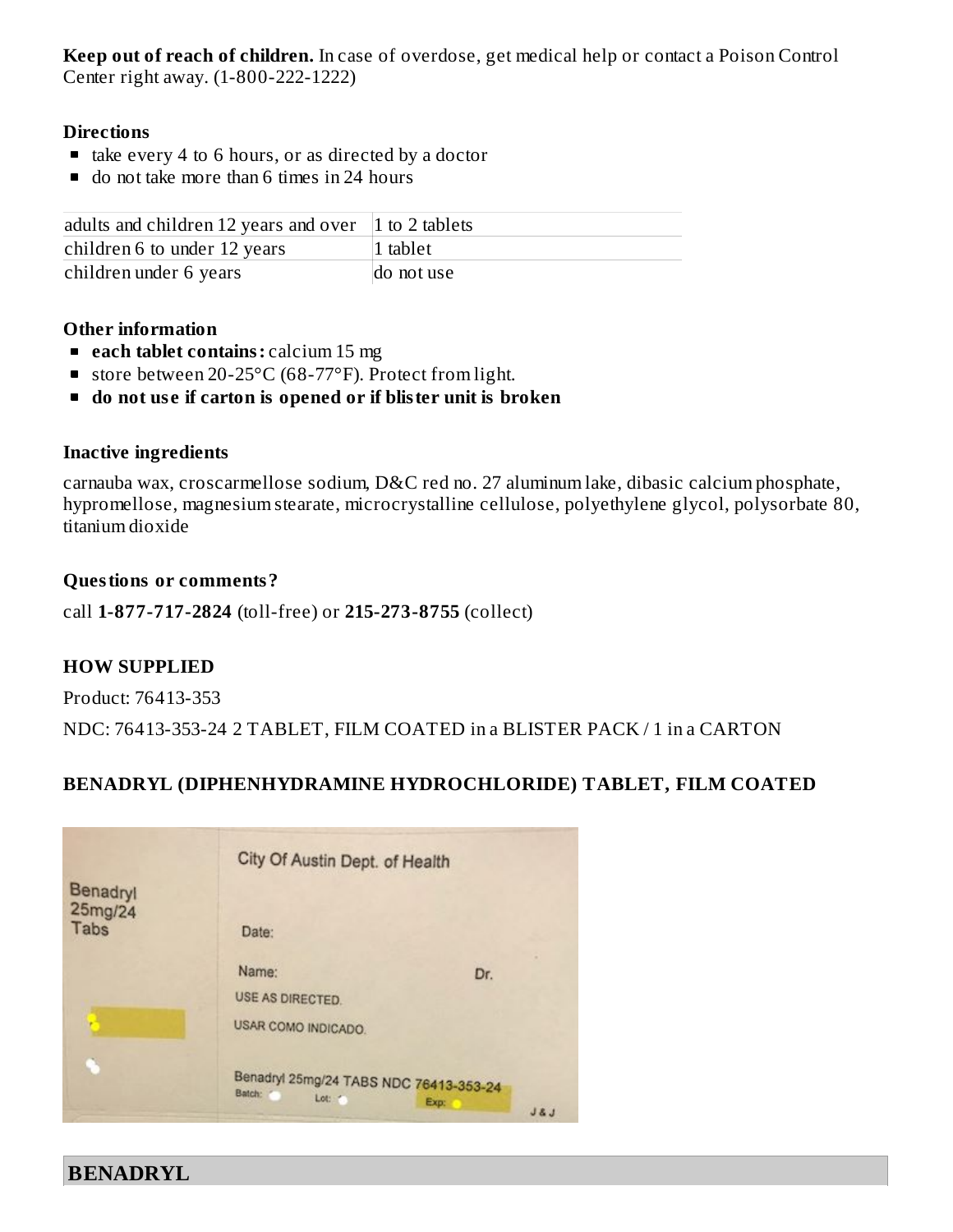| diphenhydramine hydrochloride tablet, film coated                                                                                |                                          |             |                                                 |                     |                    |                              |                  |          |                           |          |  |
|----------------------------------------------------------------------------------------------------------------------------------|------------------------------------------|-------------|-------------------------------------------------|---------------------|--------------------|------------------------------|------------------|----------|---------------------------|----------|--|
|                                                                                                                                  |                                          |             |                                                 |                     |                    |                              |                  |          |                           |          |  |
| <b>Product Information</b>                                                                                                       |                                          |             |                                                 |                     |                    |                              |                  |          |                           |          |  |
| Product Type                                                                                                                     |                                          |             | HUMAN OTC DRUG                                  |                     | Item Code (Source) | NDC:76413-353(NDC:50580-226) |                  |          |                           |          |  |
| <b>Route of Administration</b>                                                                                                   |                                          | ORAL        |                                                 |                     |                    |                              |                  |          |                           |          |  |
|                                                                                                                                  |                                          |             |                                                 |                     |                    |                              |                  |          |                           |          |  |
| <b>Active Ingredient/Active Moiety</b>                                                                                           |                                          |             |                                                 |                     |                    |                              |                  |          |                           |          |  |
| <b>Ingredient Name</b><br><b>Basis of Strength</b>                                                                               |                                          |             |                                                 |                     |                    |                              |                  | Strength |                           |          |  |
| DIPHENHYDRAMINE HYDRO CHLORIDE (UNII: TC2D6JAD40) (DIPHENHYDRAMINE - DIPHENHYDRAMINE<br><b>HYDROCHLORIDE</b><br>UNII:8GTS82S83M) |                                          |             |                                                 |                     |                    |                              | 25 <sub>mg</sub> |          |                           |          |  |
|                                                                                                                                  |                                          |             |                                                 |                     |                    |                              |                  |          |                           |          |  |
| <b>Inactive Ingredients</b>                                                                                                      |                                          |             |                                                 |                     |                    |                              |                  |          |                           |          |  |
|                                                                                                                                  |                                          |             | <b>Ingredient Name</b>                          |                     |                    |                              |                  |          |                           | Strength |  |
| Carnauba Wax (UNII: R12CBM0EIZ)                                                                                                  |                                          |             |                                                 |                     |                    |                              |                  |          |                           |          |  |
|                                                                                                                                  | Croscarmellose Sodium (UNII: M28OL1HH48) |             |                                                 |                     |                    |                              |                  |          |                           |          |  |
| D&C Red no. 27 (UNII: 2LRS 185U6K)                                                                                               |                                          |             |                                                 |                     |                    |                              |                  |          |                           |          |  |
| Aluminum Oxide (UNII: LMI26O6933)                                                                                                |                                          |             |                                                 |                     |                    |                              |                  |          |                           |          |  |
| Dibasic Calcium Phosphate Dihydrate (UNII: O7TSZ97GEP)<br>Hypromellose, Unspecified (UNII: 3NXW29V3WO)                           |                                          |             |                                                 |                     |                    |                              |                  |          |                           |          |  |
| Magnesium Stearate (UNII: 70097M6I30)                                                                                            |                                          |             |                                                 |                     |                    |                              |                  |          |                           |          |  |
| Microcrystalline Cellulose (UNII: OP1R32D61U)                                                                                    |                                          |             |                                                 |                     |                    |                              |                  |          |                           |          |  |
| Polyethylene Glycol, Unspecified (UNII: 3WJQ0SDW1A)                                                                              |                                          |             |                                                 |                     |                    |                              |                  |          |                           |          |  |
| Polysorbate 80 (UNII: 6OZP39ZG8H)                                                                                                |                                          |             |                                                 |                     |                    |                              |                  |          |                           |          |  |
| Titanium Dioxide (UNII: 15FIX9V2JP)                                                                                              |                                          |             |                                                 |                     |                    |                              |                  |          |                           |          |  |
|                                                                                                                                  |                                          |             |                                                 |                     |                    |                              |                  |          |                           |          |  |
|                                                                                                                                  |                                          |             |                                                 |                     |                    |                              |                  |          |                           |          |  |
| <b>Product Characteristics</b>                                                                                                   |                                          |             |                                                 |                     |                    |                              |                  |          |                           |          |  |
| Color                                                                                                                            |                                          | <b>PINK</b> |                                                 | <b>Score</b>        |                    |                              |                  |          | no score                  |          |  |
| <b>Shape</b>                                                                                                                     |                                          | OVAL        |                                                 | Size                |                    |                              |                  | 11mm     |                           |          |  |
| Flavor                                                                                                                           |                                          |             |                                                 | <b>Imprint Code</b> | B; WL;25           |                              |                  |          |                           |          |  |
| <b>Contains</b>                                                                                                                  |                                          |             |                                                 |                     |                    |                              |                  |          |                           |          |  |
|                                                                                                                                  |                                          |             |                                                 |                     |                    |                              |                  |          |                           |          |  |
| Packaging                                                                                                                        |                                          |             |                                                 |                     |                    |                              |                  |          |                           |          |  |
| <b>Item Code</b><br><b>Package Description</b><br>Marketing Start Date Marketing End Date<br>#                                   |                                          |             |                                                 |                     |                    |                              |                  |          |                           |          |  |
| 1 NDC:76413-353-24 1 in 1 CARTON<br>09/21/2018                                                                                   |                                          |             |                                                 |                     |                    |                              |                  |          |                           |          |  |
| $\mathbf{1}$<br>2 in 1 BLISTER PACK; Type 0: Not a Combination Product                                                           |                                          |             |                                                 |                     |                    |                              |                  |          |                           |          |  |
|                                                                                                                                  |                                          |             |                                                 |                     |                    |                              |                  |          |                           |          |  |
| <b>Marketing Information</b>                                                                                                     |                                          |             |                                                 |                     |                    |                              |                  |          |                           |          |  |
| <b>Marketing Category</b>                                                                                                        |                                          |             | <b>Application Number or Monograph Citation</b> |                     |                    | <b>Marketing Start Date</b>  |                  |          | <b>Marketing End Date</b> |          |  |
| OTC monograph final                                                                                                              | part341                                  |             |                                                 |                     |                    | 09/01/2008                   |                  |          |                           |          |  |
|                                                                                                                                  |                                          |             |                                                 |                     |                    |                              |                  |          |                           |          |  |